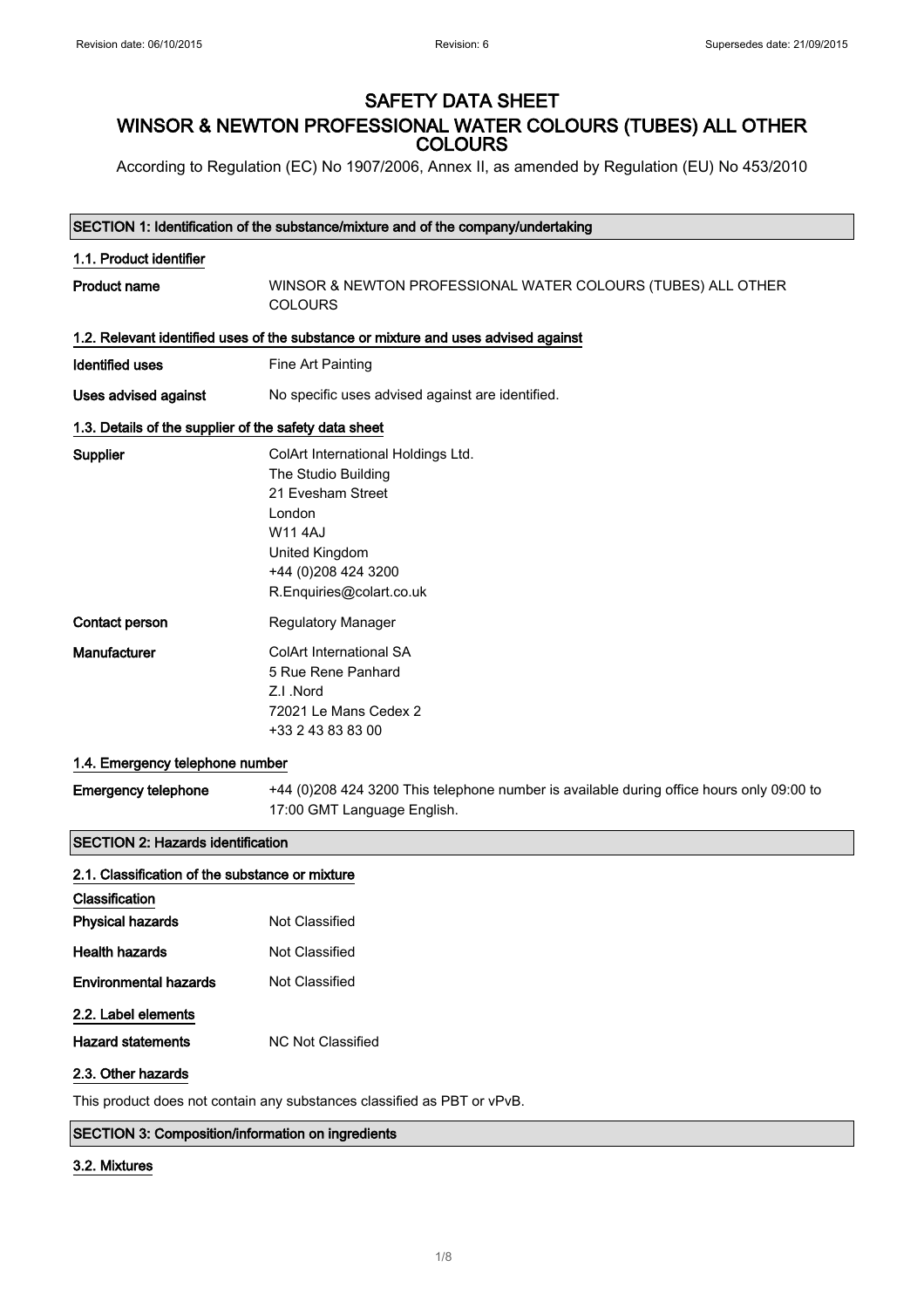$\overline{1}$ 

## WINSOR & NEWTON PROFESSIONAL WATER COLOURS (TUBES) ALL OTHER COLOURS

| <b>DIBORON TRIOXIDE</b>                                    | 1%                                                                                                                                                                                                                                                                                                              |
|------------------------------------------------------------|-----------------------------------------------------------------------------------------------------------------------------------------------------------------------------------------------------------------------------------------------------------------------------------------------------------------|
| CAS number: 1303-86-2                                      | EC number: 215-125-8                                                                                                                                                                                                                                                                                            |
| Classification<br>Repr. 1B - H360FD                        | Classification (67/548/EEC or 1999/45/EC)<br>Repr. Cat. 2;R60,R61                                                                                                                                                                                                                                               |
|                                                            | The Full Text for all R-Phrases and Hazard Statements are Displayed in Section 16.                                                                                                                                                                                                                              |
| <b>Composition comments</b>                                | Contains SVHC, CAS 1303-86-2≥ 0.1%. For Viridian and Terre Vert Only.                                                                                                                                                                                                                                           |
| <b>SECTION 4: First aid measures</b>                       |                                                                                                                                                                                                                                                                                                                 |
| 4.1. Description of first aid measures                     |                                                                                                                                                                                                                                                                                                                 |
| <b>General information</b>                                 | If in doubt, get medical attention promptly. Show this Safety Data Sheet to the medical<br>personnel.                                                                                                                                                                                                           |
| Inhalation                                                 | No specific recommendations. If throat irritation or coughing persists, proceed as follows.<br>Move affected person to fresh air and keep warm and at rest in a position comfortable for<br>breathing. Loosen tight clothing such as collar, tie or belt. Get medical attention if any<br>discomfort continues. |
| Ingestion                                                  | No specific recommendations. If throat irritation or coughing persists, proceed as follows.<br>Rinse mouth. Get medical attention if any discomfort continues.                                                                                                                                                  |
| <b>Skin contact</b>                                        | No specific recommendations. Rinse with water. Get medical attention if any discomfort<br>continues.                                                                                                                                                                                                            |
| Eye contact                                                | Rinse with water. Get medical attention if any discomfort continues.                                                                                                                                                                                                                                            |
| <b>Protection of first aiders</b>                          | Use protective equipment appropriate for surrounding materials.                                                                                                                                                                                                                                                 |
|                                                            | 4.2. Most important symptoms and effects, both acute and delayed                                                                                                                                                                                                                                                |
| <b>General information</b>                                 | The severity of the symptoms described will vary dependent on the concentration and the<br>length of exposure.                                                                                                                                                                                                  |
| Inhalation                                                 | No specific symptoms known. Spray/mists may cause respiratory tract irritation.                                                                                                                                                                                                                                 |
| Ingestion                                                  | No specific symptoms known. May cause discomfort if swallowed.                                                                                                                                                                                                                                                  |
| Skin contact                                               | No specific symptoms known. May cause discomfort.                                                                                                                                                                                                                                                               |
| Eye contact                                                | No specific symptoms known. May be slightly irritating to eyes.                                                                                                                                                                                                                                                 |
|                                                            | 4.3. Indication of any immediate medical attention and special treatment needed                                                                                                                                                                                                                                 |
| Notes for the doctor                                       | Treat symptomatically.                                                                                                                                                                                                                                                                                          |
| <b>Specific treatments</b>                                 | No special treatment required.                                                                                                                                                                                                                                                                                  |
| <b>SECTION 5: Firefighting measures</b>                    |                                                                                                                                                                                                                                                                                                                 |
| 5.1. Extinguishing media                                   |                                                                                                                                                                                                                                                                                                                 |
| Suitable extinguishing media                               | The product is not flammable. Extinguish with alcohol-resistant foam, carbon dioxide, dry<br>powder or water fog. Use fire-extinguishing media suitable for the surrounding fire.                                                                                                                               |
| Unsuitable extinguishing<br>media                          | Do not use water jet as an extinguisher, as this will spread the fire.                                                                                                                                                                                                                                          |
| 5.2. Special hazards arising from the substance or mixture |                                                                                                                                                                                                                                                                                                                 |
| Specific hazards                                           | Containers can burst violently or explode when heated, due to excessive pressure build-up.                                                                                                                                                                                                                      |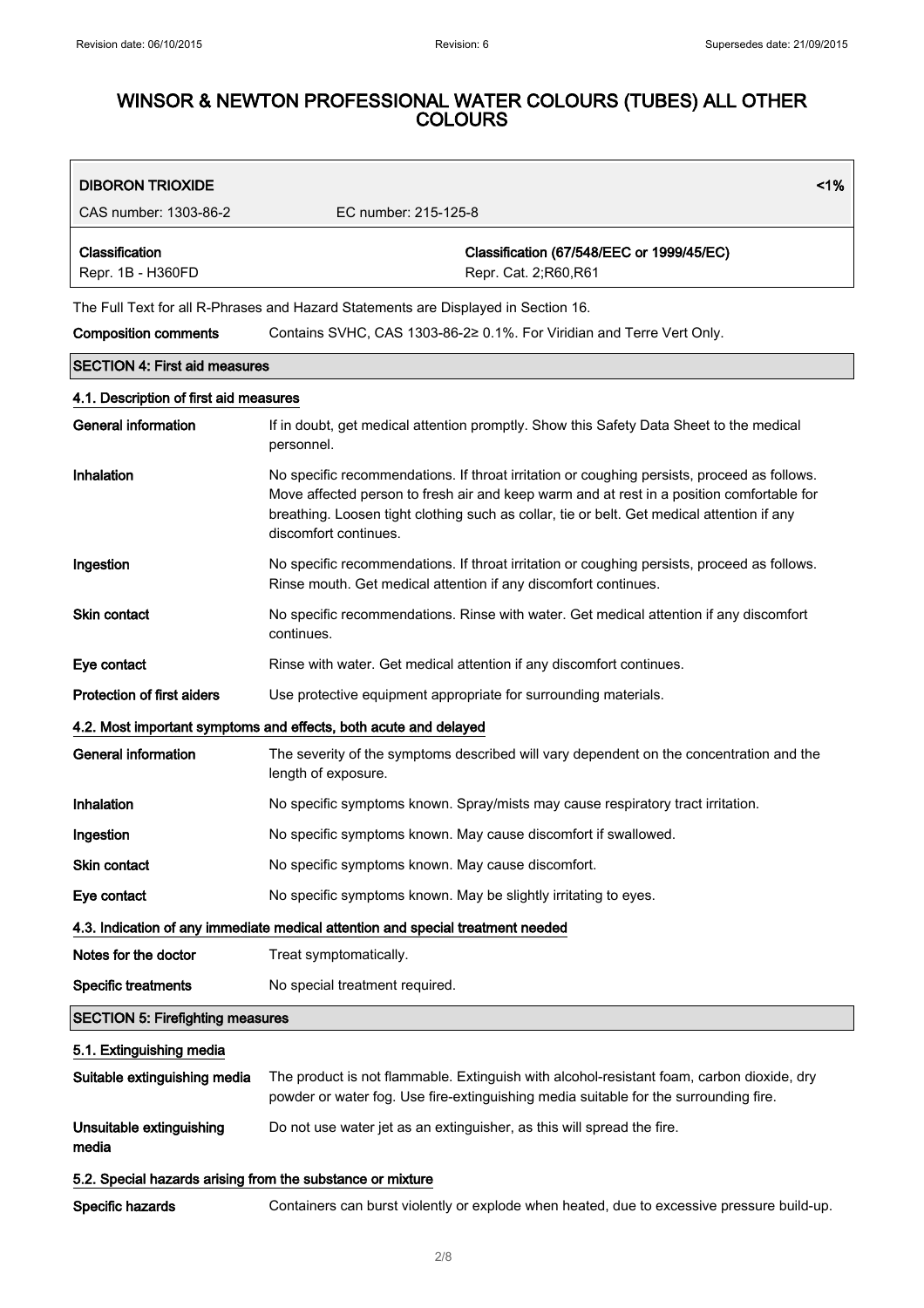| <b>Hazardous combustion</b><br>products                           | Thermal decomposition or combustion products may include the following substances:<br>Harmful gases or vapours.                                                                                                                                                                                                                                                              |  |
|-------------------------------------------------------------------|------------------------------------------------------------------------------------------------------------------------------------------------------------------------------------------------------------------------------------------------------------------------------------------------------------------------------------------------------------------------------|--|
| 5.3. Advice for firefighters                                      |                                                                                                                                                                                                                                                                                                                                                                              |  |
| Protective actions during<br>firefighting                         | Avoid breathing fire gases or vapours. Evacuate area. Cool containers exposed to heat with<br>water spray and remove them from the fire area if it can be done without risk. Cool containers<br>exposed to flames with water until well after the fire is out. If a leak or spill has not ignited, use<br>water spray to disperse vapours and protect men stopping the leak. |  |
| Special protective equipment<br>for firefighters                  | Wear positive-pressure self-contained breathing apparatus (SCBA) and appropriate protective<br>clothing. Firefighter's clothing conforming to European standard EN469 (including helmets,<br>protective boots and gloves) will provide a basic level of protection for chemical incidents.                                                                                   |  |
| <b>SECTION 6: Accidental release measures</b>                     |                                                                                                                                                                                                                                                                                                                                                                              |  |
|                                                                   | 6.1. Personal precautions, protective equipment and emergency procedures                                                                                                                                                                                                                                                                                                     |  |
| Personal precautions                                              | No specific recommendations. For personal protection, see Section 8.                                                                                                                                                                                                                                                                                                         |  |
| 6.2. Environmental precautions                                    |                                                                                                                                                                                                                                                                                                                                                                              |  |
| <b>Environmental precautions</b>                                  | Avoid discharge into drains or watercourses or onto the ground.                                                                                                                                                                                                                                                                                                              |  |
| 6.3. Methods and material for containment and cleaning up         |                                                                                                                                                                                                                                                                                                                                                                              |  |
| Methods for cleaning up                                           | Reuse or recycle products wherever possible. Absorb spillage to prevent material damage.<br>Flush contaminated area with plenty of water. Wash thoroughly after dealing with a spillage.<br>Dispose of contents/container in accordance with national regulations.                                                                                                           |  |
| 6.4. Reference to other sections                                  |                                                                                                                                                                                                                                                                                                                                                                              |  |
| Reference to other sections                                       | For personal protection, see Section 8.                                                                                                                                                                                                                                                                                                                                      |  |
| <b>SECTION 7: Handling and storage</b>                            |                                                                                                                                                                                                                                                                                                                                                                              |  |
| 7.1. Precautions for safe handling                                |                                                                                                                                                                                                                                                                                                                                                                              |  |
| <b>Usage precautions</b>                                          | Read and follow manufacturer's recommendations. Wear protective clothing as described in<br>Section 8 of this safety data sheet. Keep away from food, drink and animal feeding stuffs.<br>Handle all packages and containers carefully to minimise spills. Keep container tightly sealed<br>when not in use. Avoid the formation of mists.                                   |  |
| Advice on general<br>occupational hygiene                         | Wash promptly if skin becomes contaminated. Take off contaminated clothing. Wash<br>contaminated clothing before reuse.                                                                                                                                                                                                                                                      |  |
| 7.2. Conditions for safe storage, including any incompatibilities |                                                                                                                                                                                                                                                                                                                                                                              |  |
| <b>Storage precautions</b>                                        | No specific recommendations.                                                                                                                                                                                                                                                                                                                                                 |  |
| Storage class                                                     | Unspecified storage.                                                                                                                                                                                                                                                                                                                                                         |  |
| 7.3. Specific end use(s)                                          |                                                                                                                                                                                                                                                                                                                                                                              |  |
| Specific end use(s)                                               | The identified uses for this product are detailed in Section 1.2.                                                                                                                                                                                                                                                                                                            |  |
| <b>SECTION 8: Exposure Controls/personal protection</b>           |                                                                                                                                                                                                                                                                                                                                                                              |  |
|                                                                   |                                                                                                                                                                                                                                                                                                                                                                              |  |

# 8.1. Control parameters

## Occupational exposure limits

#### DIBORON TRIOXIDE

Short-term exposure limit (15-minute): 20 mg/m<sup>3</sup>

Ingredient comments OES = Occupational Exposure Standard. MEL = Maximum Exposure Limit.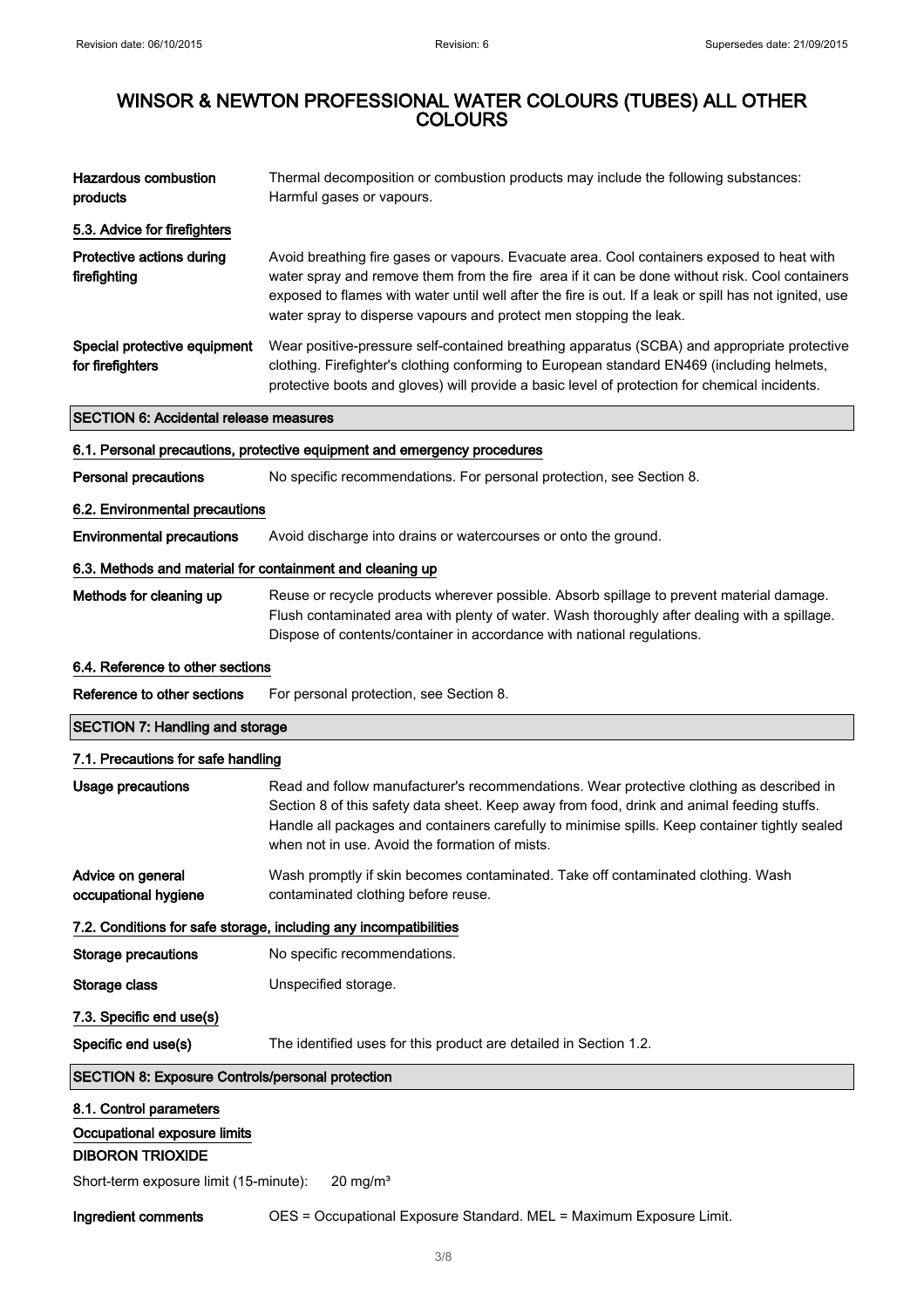## 8.2. Exposure controls

| Protective equipment |
|----------------------|
|                      |

| Appropriate engineering<br>controls | No specific ventilation requirements.                                                                                                                                                            |
|-------------------------------------|--------------------------------------------------------------------------------------------------------------------------------------------------------------------------------------------------|
| Eye/face protection                 | No specific eye protection required during normal use. Large Spillages: Eyewear complying<br>with an approved standard should be worn if a risk assessment indicates eye contact is<br>possible. |
| Hand protection                     | No specific hand protection recommended.                                                                                                                                                         |
| Other skin and body<br>protection   | Wear appropriate clothing to prevent repeated or prolonged skin contact.                                                                                                                         |
| Hygiene measures                    | Wash hands thoroughly after handling. Do not eat, drink or smoke when using this product.<br>Wash contaminated clothing before reuse.                                                            |
| Respiratory protection              | No specific recommendations. Provide adequate ventilation. Large Spillages: If ventilation is<br>inadequate, suitable respiratory protection must be worn.                                       |
| Environmental exposure<br>controls  | Not regarded as dangerous for the environment.                                                                                                                                                   |

#### SECTION 9: Physical and Chemical Properties

| 9.1. Information on basic physical and chemical properties |                                                                                                                        |  |
|------------------------------------------------------------|------------------------------------------------------------------------------------------------------------------------|--|
| Appearance                                                 | Liquid                                                                                                                 |  |
| Colour                                                     | Various colours.                                                                                                       |  |
| Odour                                                      | Characteristic.                                                                                                        |  |
| pH                                                         | pH (concentrated solution): 6-8                                                                                        |  |
| Initial boiling point and range                            | >100°C @ 760 mm Hg                                                                                                     |  |
| Vapour density                                             | $>1$ .                                                                                                                 |  |
| <b>Relative density</b>                                    | 1.5 - 2.5 @ 20. °C                                                                                                     |  |
| Solubility(ies)                                            | Miscible with water                                                                                                    |  |
| 9.2. Other information                                     |                                                                                                                        |  |
| <b>SECTION 10: Stability and reactivity</b>                |                                                                                                                        |  |
| 10.1. Reactivity                                           |                                                                                                                        |  |
| <b>Reactivity</b>                                          | There are no known reactivity hazards associated with this product.                                                    |  |
| 10.2. Chemical stability                                   |                                                                                                                        |  |
| <b>Stability</b>                                           | Stable at normal ambient temperatures and when used as recommended. Stable under the<br>prescribed storage conditions. |  |
| 10.3. Possibility of hazardous reactions                   |                                                                                                                        |  |
| Possibility of hazardous<br>reactions                      | No potentially hazardous reactions known.                                                                              |  |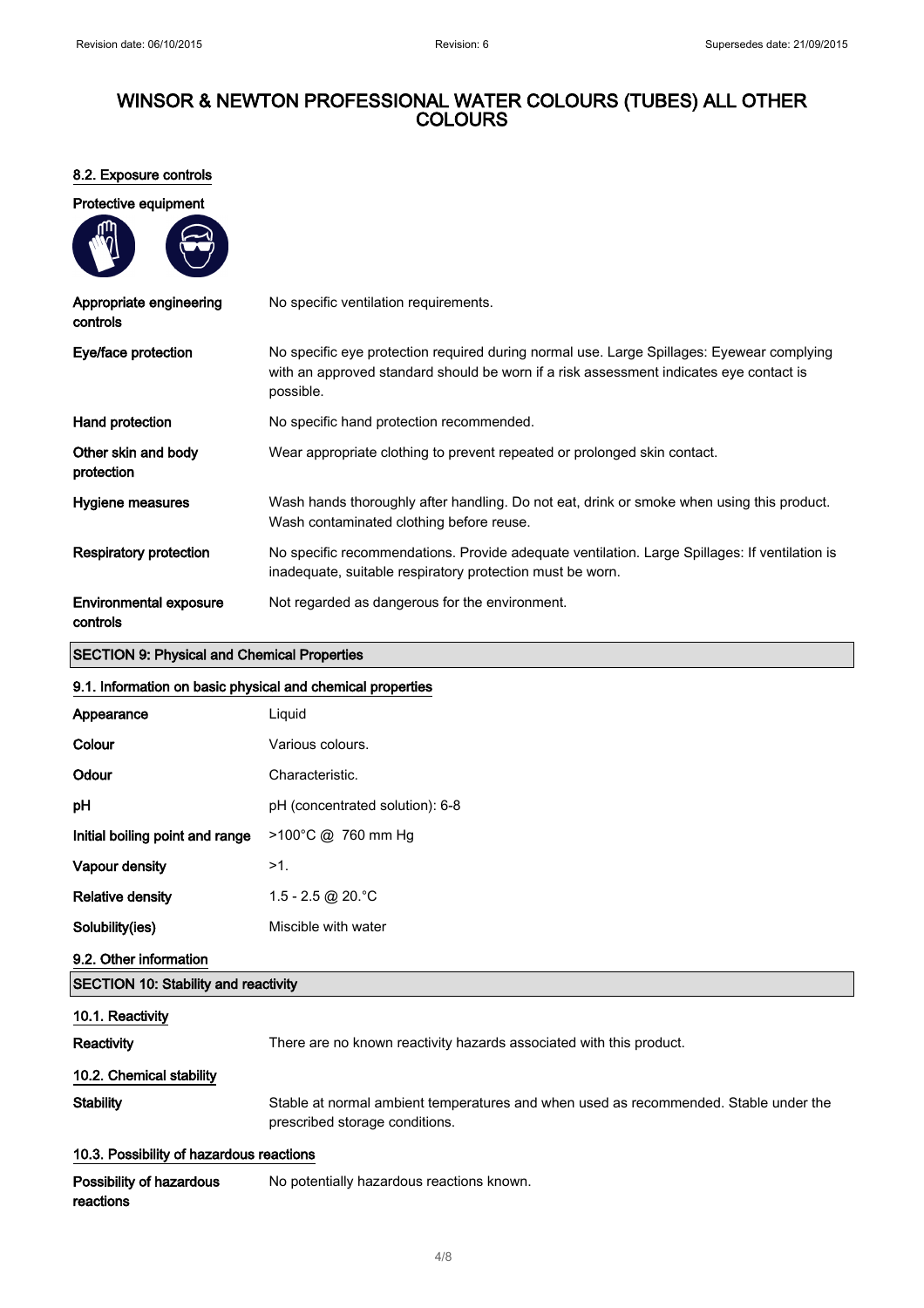| 10.4. Conditions to avoid                                     |                                                                                                                                                                         |  |
|---------------------------------------------------------------|-------------------------------------------------------------------------------------------------------------------------------------------------------------------------|--|
| <b>Conditions to avoid</b>                                    | There are no known conditions that are likely to result in a hazardous situation.                                                                                       |  |
| 10.5. Incompatible materials                                  |                                                                                                                                                                         |  |
| Materials to avoid                                            | No specific material or group of materials is likely to react with the product to produce a<br>hazardous situation.                                                     |  |
| 10.6. Hazardous decomposition products                        |                                                                                                                                                                         |  |
| Hazardous decomposition<br>products                           | Does not decompose when used and stored as recommended. Thermal decomposition or<br>combustion products may include the following substances: Harmful gases or vapours. |  |
| <b>SECTION 11: Toxicological information</b>                  |                                                                                                                                                                         |  |
| 11.1. Information on toxicological effects                    |                                                                                                                                                                         |  |
| <b>Toxicological effects</b>                                  | Not regarded as a health hazard under current legislation.                                                                                                              |  |
| Acute toxicity - oral                                         |                                                                                                                                                                         |  |
| Notes (oral LD <sub>50</sub> )                                | Based on available data the classification criteria are not met.                                                                                                        |  |
| Acute toxicity - dermal<br>Notes (dermal LD <sub>50</sub> )   | Based on available data the classification criteria are not met.                                                                                                        |  |
| Acute toxicity - inhalation                                   |                                                                                                                                                                         |  |
| Notes (inhalation LC <sub>50</sub> )                          | Based on available data the classification criteria are not met.                                                                                                        |  |
| Skin corrosion/irritation<br>Animal data                      | Based on available data the classification criteria are not met.                                                                                                        |  |
| Serious eye damage/irritation                                 |                                                                                                                                                                         |  |
| Serious eye damage/irritation                                 | Based on available data the classification criteria are not met.                                                                                                        |  |
| <b>Respiratory sensitisation</b><br>Respiratory sensitisation | Based on available data the classification criteria are not met.                                                                                                        |  |
| Skin sensitisation<br><b>Skin sensitisation</b>               | Based on available data the classification criteria are not met.                                                                                                        |  |
| Germ cell mutagenicity                                        |                                                                                                                                                                         |  |
| Genotoxicity - in vitro                                       | Based on available data the classification criteria are not met.                                                                                                        |  |
| Carcinogenicity<br>Carcinogenicity                            | Based on available data the classification criteria are not met.                                                                                                        |  |
| <b>IARC carcinogenicity</b>                                   | None of the ingredients are listed or exempt.                                                                                                                           |  |
| Reproductive toxicity<br>Reproductive toxicity - fertility    | Based on available data the classification criteria are not met.                                                                                                        |  |
| Reproductive toxicity -<br>development                        | Based on available data the classification criteria are not met.                                                                                                        |  |
| Specific target organ toxicity - single exposure              |                                                                                                                                                                         |  |
| STOT - single exposure                                        | Not classified as a specific target organ toxicant after a single exposure.                                                                                             |  |
| Specific target organ toxicity - repeated exposure            |                                                                                                                                                                         |  |
| STOT - repeated exposure                                      | Not classified as a specific target organ toxicant after repeated exposure.                                                                                             |  |
| Aspiration hazard                                             |                                                                                                                                                                         |  |

5/ 8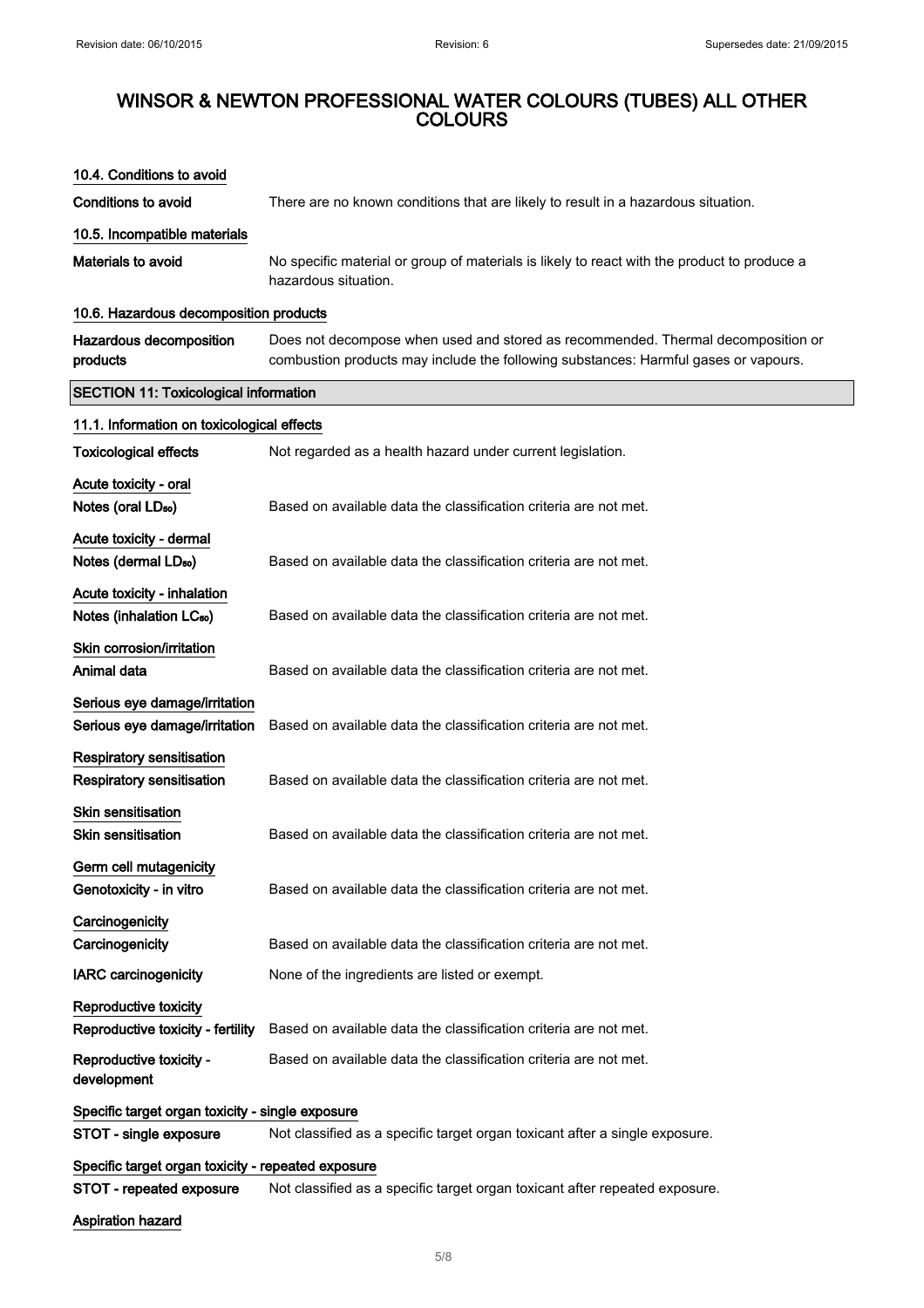| <b>Aspiration hazard</b>                   | Based on available data the classification criteria are not met.                                                                                 |
|--------------------------------------------|--------------------------------------------------------------------------------------------------------------------------------------------------|
| <b>General information</b>                 | No specific health hazards known. The severity of the symptoms described will vary<br>dependent on the concentration and the length of exposure. |
| <b>Inhalation</b>                          | No specific symptoms known. Spray/mists may cause respiratory tract irritation.                                                                  |
| Ingestion                                  | No specific symptoms known. May cause discomfort if swallowed.                                                                                   |
| Skin contact                               | No specific symptoms known. May cause discomfort.                                                                                                |
| Eye contact                                | No specific symptoms known. May be slightly irritating to eyes.                                                                                  |
| Acute and chronic health<br>hazards        | No specific health hazards known.                                                                                                                |
| Route of entry                             | Ingestion Inhalation Skin and/or eye contact                                                                                                     |
| <b>Target organs</b>                       | No specific target organs known.                                                                                                                 |
| <b>SECTION 12: Ecological Information</b>  |                                                                                                                                                  |
| Ecotoxicity                                | Not regarded as dangerous for the environment. However, large or frequent spills may have<br>hazardous effects on the environment.               |
| 12.1. Toxicity                             |                                                                                                                                                  |
| <b>Toxicity</b>                            | Based on available data the classification criteria are not met.                                                                                 |
| Acute toxicity - fish                      | Not determined.                                                                                                                                  |
| Acute toxicity - aquatic<br>invertebrates  | Not determined.                                                                                                                                  |
| Acute toxicity - aquatic plants            | Not determined.                                                                                                                                  |
| Acute toxicity -<br>microorganisms         | Not determined.                                                                                                                                  |
| 12.2. Persistence and degradability        |                                                                                                                                                  |
|                                            | Persistence and degradability The degradability of the product is not known                                                                      |
| 12.3. Bioaccumulative potential            |                                                                                                                                                  |
| <b>Bioaccumulative potential</b>           | No data available on bioaccumulation.                                                                                                            |
| 12.4. Mobility in soil                     |                                                                                                                                                  |
| <b>Mobility</b>                            | No data available.                                                                                                                               |
| 12.5. Results of PBT and vPvB assessment   |                                                                                                                                                  |
| Results of PBT and vPvB<br>assessment      | This product does not contain any substances classified as PBT or vPvB.                                                                          |
| 12.6. Other adverse effects                |                                                                                                                                                  |
| Other adverse effects                      | None known.                                                                                                                                      |
| <b>SECTION 13: Disposal considerations</b> |                                                                                                                                                  |
| 13.1. Waste treatment methods              |                                                                                                                                                  |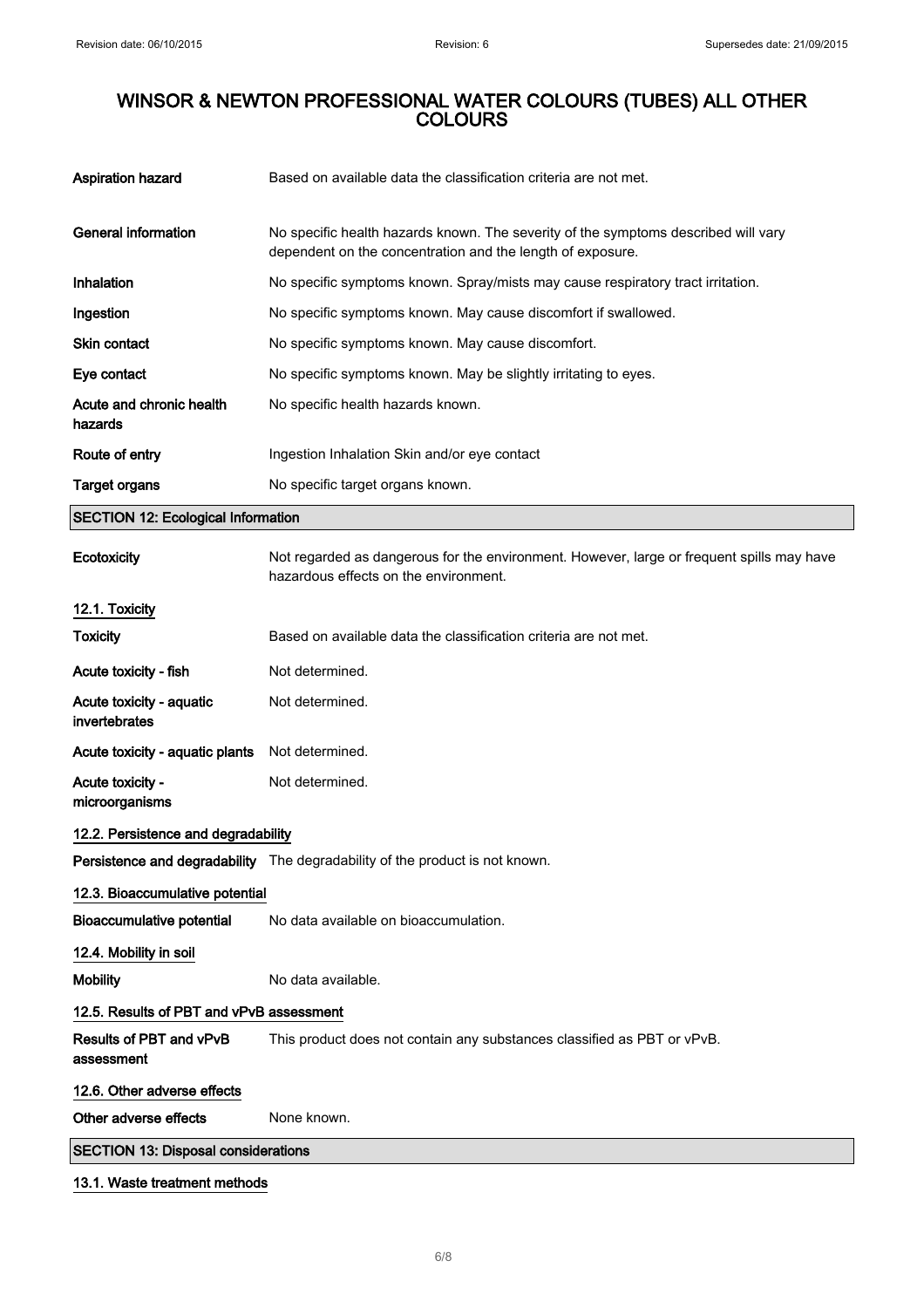| <b>General information</b>                                                    | The generation of waste should be minimised or avoided wherever possible. Reuse or recycle<br>products wherever possible. This material and its container must be disposed of in a safe<br>way. |  |
|-------------------------------------------------------------------------------|-------------------------------------------------------------------------------------------------------------------------------------------------------------------------------------------------|--|
| <b>Disposal methods</b>                                                       | Dispose of waste to licensed waste disposal site in accordance with the requirements of the<br>local Waste Disposal Authority.                                                                  |  |
| <b>Waste class</b>                                                            | 08 01 12 waste paint and varnish other than those mentioned in 08 01 11                                                                                                                         |  |
| <b>SECTION 14: Transport information</b>                                      |                                                                                                                                                                                                 |  |
| General                                                                       | The product is not covered by international regulations on the transport of dangerous goods<br>(IMDG, IATA, ADR/RID).                                                                           |  |
| Road transport notes                                                          | Not classified.                                                                                                                                                                                 |  |
| Rail transport notes                                                          | Not classified.                                                                                                                                                                                 |  |
| Sea transport notes                                                           | Not classified.                                                                                                                                                                                 |  |
| Air transport notes                                                           | Not classified.                                                                                                                                                                                 |  |
| 14.1. UN number                                                               |                                                                                                                                                                                                 |  |
| Not relevant.                                                                 |                                                                                                                                                                                                 |  |
| 14.2. UN proper shipping name                                                 |                                                                                                                                                                                                 |  |
| Not relevant.                                                                 |                                                                                                                                                                                                 |  |
| 14.3. Transport hazard class(es)                                              |                                                                                                                                                                                                 |  |
| Not relevant.                                                                 |                                                                                                                                                                                                 |  |
| 14.4. Packing group                                                           |                                                                                                                                                                                                 |  |
| Not relevant.                                                                 |                                                                                                                                                                                                 |  |
| 14.5. Environmental hazards                                                   |                                                                                                                                                                                                 |  |
| Environmentally hazardous substance/marine pollutant<br>No.                   |                                                                                                                                                                                                 |  |
| 14.6. Special precautions for user                                            |                                                                                                                                                                                                 |  |
| Not relevant.                                                                 |                                                                                                                                                                                                 |  |
| 14.7. Transport in bulk according to Annex II of MARPOL73/78 and the IBC Code |                                                                                                                                                                                                 |  |
| <b>SECTION 15: Regulatory information</b>                                     |                                                                                                                                                                                                 |  |
|                                                                               | 15.1. Safety, health and environmental regulations/legislation specific for the substance or mixture                                                                                            |  |

#### National regulations **Health and Safety at Work etc. Act 1974 (as amended).** The Chemicals (Hazard Information and Packaging for Supply) Regulations 2009 (SI 2009 No. 716). The Carriage of Dangerous Goods and Use of Transportable Pressure Equipment Regulations 2009 (SI 2009 No. 1348) (as amended) ["CDG 2009"]. EH40/2005 Workplace exposure limits.